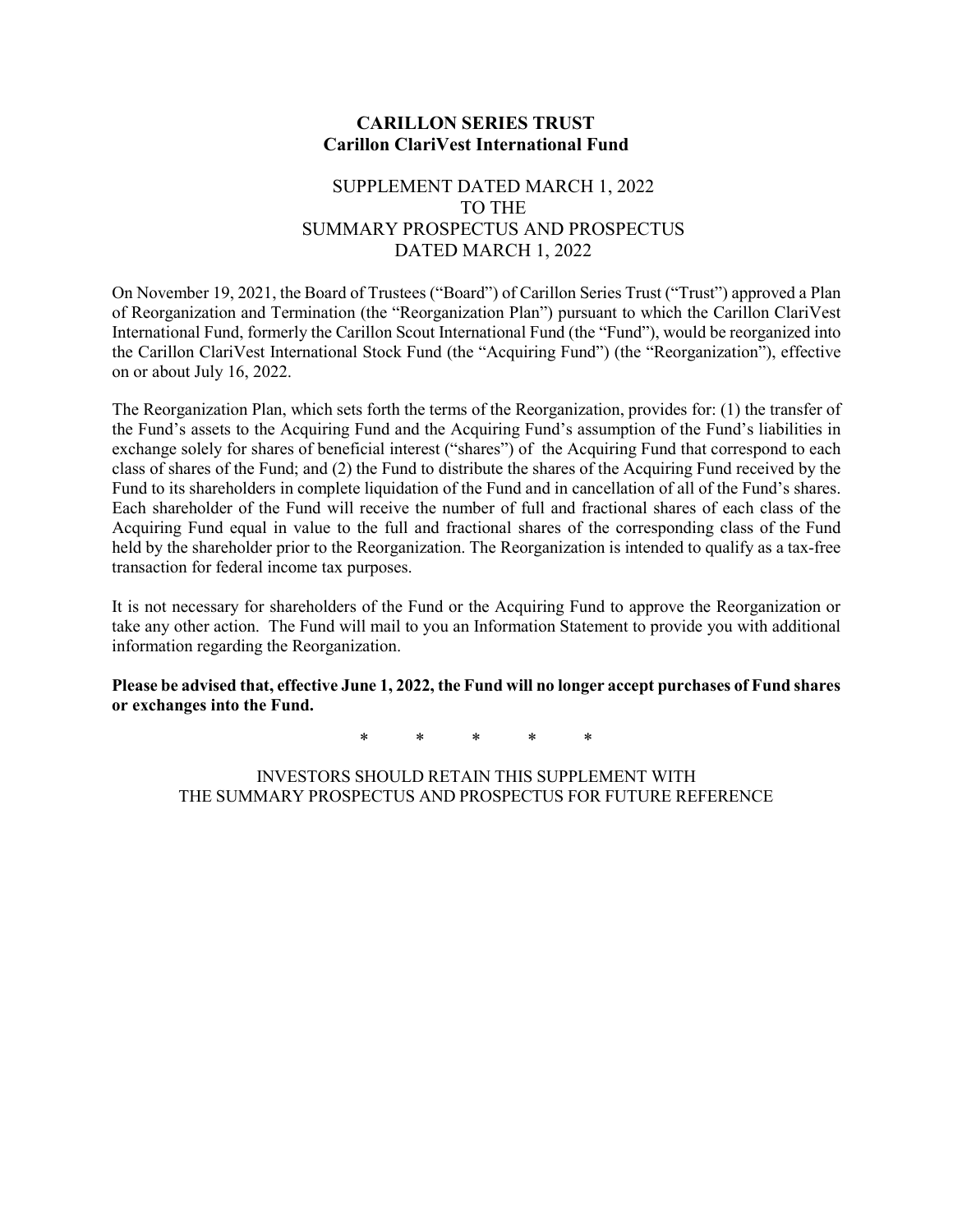SUMMARY PROSPECTUS | 3.1.2022

**Class A** CSIGX **Class C** CSIHX **Class I** UMBWX **Class Y** CSIZX **Class R-3** CSIQX **Class R-5** CSIUX **Class R-6** CSIWX **Class RJ RETIREMENT** CSIMX

**Before you invest, you may want to review the fund's Prospectus, which contains more information about the fund and its risks. You can find the fund's Prospectus, Statement of Additional Information ("SAI"), shareholder reports and other information about the fund online at http://www.carillontower.com/our-funds/fund-literature. You can also get this information at no cost by calling 800.421.4184 or by sending an email to CarillonFundServices@carillontower.com. The fund's [Prospectus and SAI](https://www.sec.gov/ix?doc=/Archives/edgar/data/897111/000119312522054481/d278869d485bpos.htm), both dated March 1, 2022 as each may be supplemented from time to time, are incorporated by reference into this Summary Prospectus.**

**Investment objective** | The Carillon ClariVest International Fund ("International Fund" or the "fund") seeks capital appreciation.

Fees and expenses of the fund | The tables that follow describe the fees and expenses that you may pay if you buy, hold, and sell shares of the International Fund. **You may pay other fees, such as brokerage commissions and other fees to financial intermediaries, which are not reflected in the tables and examples below.** You may qualify for sales discounts if you and your family invest, or agree to invest in the future, at least \$25,000 in the Class A shares of the Carillon Family of Funds. More information about these and other discounts, including through specific financial intermediaries, is available from your financial professional, on page 102 of the fund's Prospectus and on page 53 of the fund's Statement of Additional Information.

**Shareholder fees** (fees paid directly from your investment):

|                                                                                                                       | Class A     | Class C     | Class I     | <b>Class Y</b> | Class R-3   | Class R-5   | Class R-6   | Class RJ<br><b>RETIREMENT</b> |
|-----------------------------------------------------------------------------------------------------------------------|-------------|-------------|-------------|----------------|-------------|-------------|-------------|-------------------------------|
| Maximum Sales Charge Imposed on<br>Purchases (as a % of offering price)                                               | 4.75%       | <b>None</b> | <b>None</b> | <b>None</b>    | <b>None</b> | <b>None</b> | <b>None</b> | <b>None</b>                   |
| Maximum Deferred Sales Charge (as a<br>% of original purchase price or<br>redemption proceeds, whichever is<br>lower) | None (a)    | $.00\%$ (a) | None        | None           | None        | None        | None        | None                          |
| <b>Redemption Fee</b>                                                                                                 | <b>None</b> | <b>None</b> | <b>None</b> | <b>None</b>    | <b>None</b> | <b>None</b> | <b>None</b> | <b>None</b>                   |

**Annual fund operating expenses** (expenses that you pay each year as a percentage of the value of your investment):

| Class A    | Class C  | Class I    | <b>Class Y</b> | Class R-3    | Class R-5   | Class R-6  | Class RJ<br><b>RETIREMENT</b> |
|------------|----------|------------|----------------|--------------|-------------|------------|-------------------------------|
| 0.70%      | 0.70%    | 0.70%      | 0.70%          | 0.70%        | 0.70%       | 0.70%      | 0.70%                         |
| 0.25%      | 1.00%    | $0.00\%$   | 0.25%          | 0.50%        | $0.00\%$    | $0.00\%$   | $0.00\%$                      |
| 0.36%      | 0.30%    | 0.32%      | 0.22%          | 0.22%        | 0.22%       | 0.23%      | $0.23%$ (c)                   |
| $0.00\%$   | $0.00\%$ | $0.00\%$   | $0.08\%$ (d)   | $0.08\%$ (d) | $0.03%$ (d) | $0.00\%$   | $0.00\%$                      |
| 1.31%      | 2.00%    | 1.02%      | 1.25%          | 1.50%        | 0.95%       | 0.93%      | 0.93%                         |
| $(0.06)\%$ | $0.00\%$ | $(0.07)\%$ | $0.00\%$       | $0.00\%$     | $0.00\%$    | $(0.08)\%$ | $(0.80)\%$                    |
| .25%       | 2.00%    | 0.95%      | 1.25%          | 1.50%        | 0.95%       | 0.85%      | 0.13%                         |
|            |          |            |                |              |             |            |                               |

*(a) If you purchased \$1,000,000 or more of Class A shares of a Carillon mutual fund that were not otherwise eligible for a sales charge waiver and sell the shares within 18 months from the date of purchase, you may pay up to a 1% contingent deferred sales charge at the time of sale. If you sell Class C shares less than one year after purchase, you will pay a 1% CDSC at the time of sale. (b) Management Fees have been restated to reflect a reduction in the contractual investment advisory fee rate and subadvisory fee rate that became effective on March 1, 2021. (c) Other expenses are estimated for the current fiscal year.*

*(d) During the fiscal year ended October 31, 2021, the Class Y, Class R-3 and Class R-5 shares of the fund paid amounts to Carillon Tower Advisers, Inc. ("Carillon") that were previously waived and/or reimbursed under a contractual fee waiver/expense reimbursement agreement for the fund. Any reimbursement of fund expenses or reduction in Carillon's investment advisory fees is subject to recoupment by the fund within the following two fiscal years, if overall expenses fall below the lesser of its then-current expense cap or the expense cap in effect at the time of the fund recoupment. (e) Carillon has contractually agreed to waive its investment advisory fee and/or reimburse certain expenses of the fund to the extent that annual operating expenses of a class exceed a percentage of that class' average daily net assets through February 28, 2023 as follows: Class A – 1.25%, Class I – 0.95% and Class R-6 – 0.85%. This expense limitation excludes interest, taxes, brokerage commissions, costs relating to investments in other investment companies (acquired fund fees and expenses), dividends, and extraordinary expenses. With respect to Class RJ RETIREMENT shares, Carillon has contractually agreed to waive and/or reimburse all investment advisory, administrative, distribution, shareholder servicing or any other fees and expenses otherwise payable to Carillon* and its affiliates through at least February 28, 2023. The contractual fee waivers can be changed only with the approval of a majority of the fund's Board of Trustees. For each class other than the *Class RJ RETIREMENT shares, any reimbursement of fund expenses or reduction in Carillon's investment advisory fees is subject to recoupment by the fund within the following two fiscal years, if overall expenses fall below the lesser of its then-current expense cap or the expense cap in effect at the time of the fee recoupment.*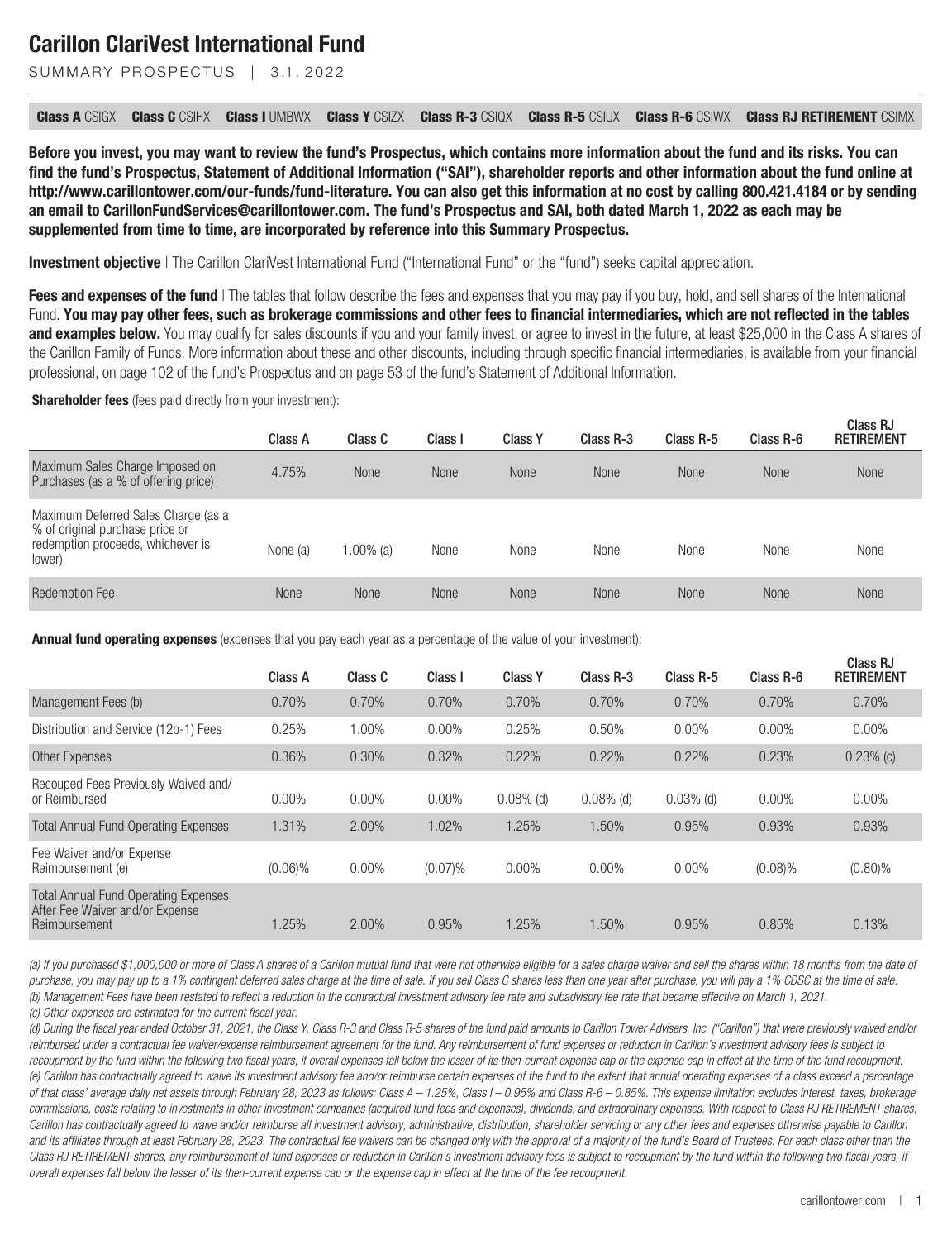SUMMARY PROSPECTUS | 3.1.2022

**Expense example** | This example is intended to help you compare the cost of investing in the fund with the cost of investing in other mutual funds. The example assumes that you invest \$10,000 in the fund for the time periods indicated and then redeem all of your shares at the end of those periods. The example also assumes that your investment has a 5% return each year and that the fund's operating expenses remain the same, except that the example reflects the fee waiver/expense reimbursement arrangement for the Class A, Class I, Class R-6 and Class RJ RETIREMENT shares through February 28, 2023. Your costs would be the same whether you sold your shares or continued to hold them at the end of the period. Although your actual costs may be higher or lower, based on these assumptions your costs would be:

| <b>Share Class</b>         | Year 1 | Year <sub>3</sub> | Year <sub>5</sub> | Year 10 |
|----------------------------|--------|-------------------|-------------------|---------|
| Class A                    | \$596  | \$865             | \$1,154           | \$1,974 |
| Class C                    | \$303  | \$627             | \$1,078           | \$2,327 |
| Class I                    | \$97   | \$318             | \$556             | \$1,241 |
| Class Y                    | \$127  | \$397             | \$686             | \$1,511 |
| Class R-3                  | \$153  | \$474             | \$818             | \$1,791 |
| Class R-5                  | \$97   | \$303             | \$525             | \$1,166 |
| Class R-6                  | \$87   | \$288             | \$507             | \$1,136 |
| <b>Class RJ RETIREMENT</b> | \$13   | \$216             | \$436             | \$1,069 |

**Portfolio turnover** | The fund pays transaction costs, such as commissions, when it buys and sells securities (or "turns over" its portfolio). A higher portfolio turnover rate may indicate higher transaction costs and may result in higher taxes when fund shares are held in a taxable account. These costs, which are not reflected in annual fund operating expenses or in the example, affect the fund's performance. During the most recent fiscal year, the fund's portfolio turnover rate was 15% of the average value of its portfolio.

**Principal investment strategies** | The International Fund invests, under normal market conditions, at least 80% of its net assets (plus the amount of any borrowings for investment purposes) in equity securities of companies economically tied to countries outside of the U.S. Equity securities include common and preferred stocks, warrants or rights exercisable into common or preferred stock, convertible preferred stock, American Depositary Receipts ("ADRs"), Global Depositary Receipts ("GDRs") and European Depositary Receipts ("EDRs") (collectively, "depositary receipts"). Issuers considered to be economically tied to countries outside of the U.S. include, without limitation: (1) an issuer organized under the laws of or maintaining a principal office or principal place(s) of business outside of the U.S.; (2) an issuer of securities that are principally traded in one or more markets outside the U.S.; (3) an issuer that derives or is currently expected to derive 50% or more of its total sales, revenues, profits, earnings, growth, or another measure of economic activity from, the production or sale of goods or performance of services or making of investments or other economic activity in, outside of the U.S., or that maintains or is currently expected to maintain 50% or more of its employees, assets, investments, operations, or other business activity outside of the U.S.; or (4) a governmental or quasi-governmental entity of a country outside of the U.S. The fund also may invest in issuers located in emerging market countries. The fund's benchmark is the MSCI EAFE<sup>®</sup> Index which measures large- and mid-cap equity performance across 21 developed countries, excluding the U.S. and Canada. The fund may have significant exposure to Japan. However, as the composition of the fund's portfolio changes over time, the fund's exposure to this country may be lower at a future date, and the fund's exposure to other countries may be higher. The fund may invest in issuers of all market capitalizations.

In selecting securities for the fund, the subadviser utilizes quantitative tools to implement a "bottom-up," fundamentally based, investment process. The subadviser constructs a portfolio that seeks to maximize expected return, subject to constraints designed to meet long-run expected active risk goals.

The fund may invest in exchange-traded funds ("ETFs") in order to equitize cash positions, seek exposure to certain markets or market sectors and to hedge against certain market movements. The fund may sell securities when they no longer meet the portfolio managers' investment criteria and/or to take advantage of more attractive investment opportunities.

The fund may lend its securities to broker-dealers and other financial institutions to earn additional income.

**Principal risks** | The greatest risk of investing in the fund is that you could lose money. The fund invests primarily in common stocks whose values may increase and decrease in response to the activities of the companies that issued such stocks, general market conditions and/or economic conditions. As a result, the fund's net asset value ("NAV") may also increase and decrease. An investment in the fund is not a deposit with a bank and is not insured or guaranteed by the Federal Deposit Insurance Corporation or any other government agency. Investments in the fund are subject to the following primary risks. The most significant risks of investing in the fund as of the date of this Prospectus are listed first below, followed by the remaining risks in alphabetical order. Each risk summarized below is considered a "principal risk" of investing in the fund, regardless of the order in which it appears. Different risks may be more significant at different times depending on market conditions or other factors.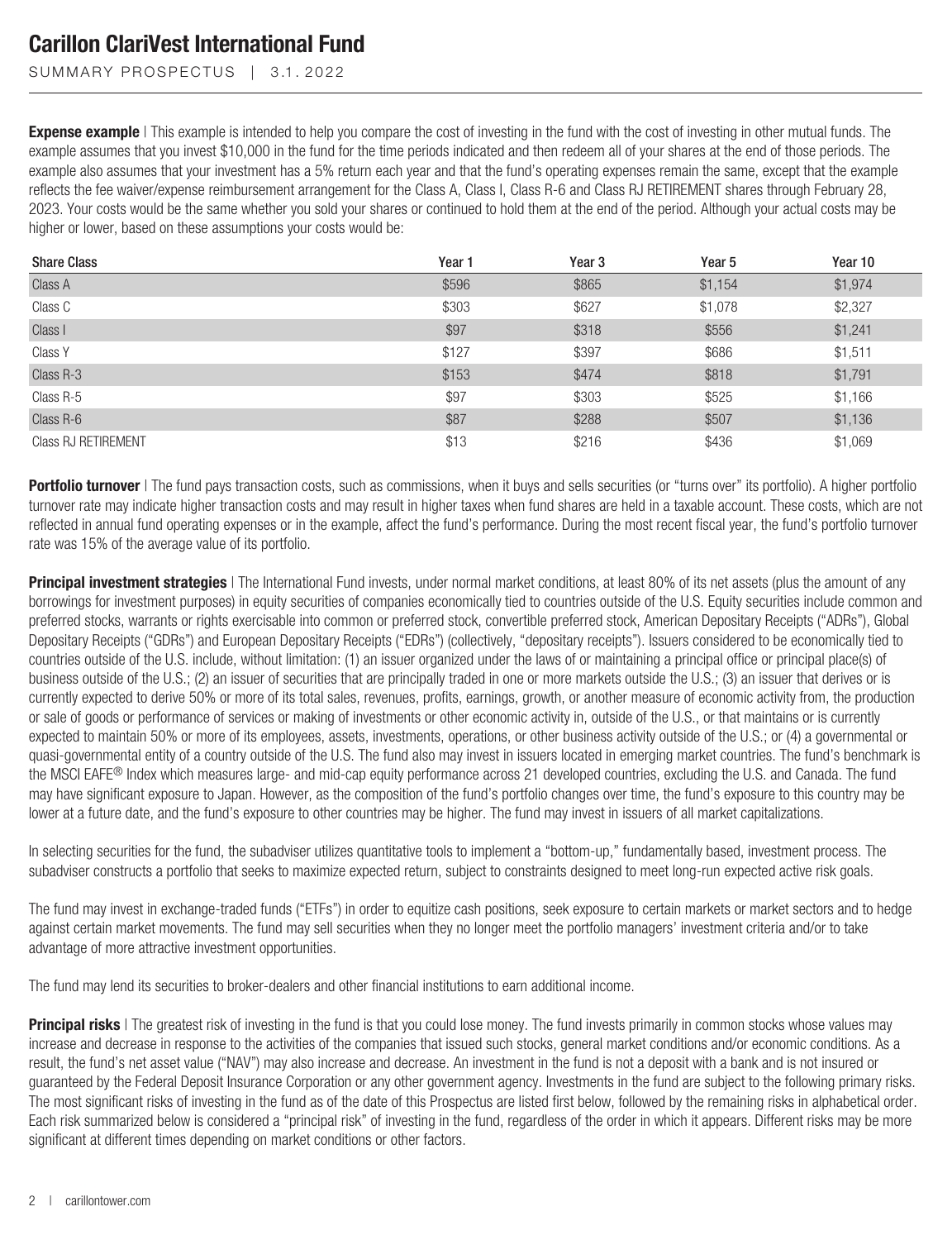SUMMARY PROSPECTUS | 3.1.2022

• Equity securities are subject to market risk. The fund may invest in the following equity securities, which may expose the fund to the following additional risks: *Common stocks*. The value of a company's common stock may fall as a result of factors affecting the company, companies in the same industry or sector, or the financial markets overall. Common stock generally is subordinate to preferred stock upon the liquidation or bankruptcy of the issuing company; *Preferred stocks, including convertible preferred stocks*. Preferred stocks, including convertible preferred stocks, are subject to issuer-specific risks and are sensitive to movements in interest rates. Preferred stocks and convertible preferred stocks may be less liquid than common stocks and, unlike common stocks, participation in the growth of an issuer may be limited. Distributions on preferred stocks generally are payable at the discretion of an issuer and after required payments to bond holders. Preferred stocks may also be subject to credit risk, which is the risk that an issuer may be unable or unwilling to meet its financial obligations;

*Depositary receipts*. Investing in depositary receipts entails many of the same risks as direct investment in foreign securities, including, but not limited to, currency exchange rate fluctuations, political and financial instability in the home country of a particular depositary receipt, less liquidity and more volatility; *Rights and warrants*. Rights and warrants do not carry dividend or voting rights with respect to the underlying securities or any rights in the assets of the issuer, and a right or a warrant ceases to have value if it is not exercised prior to its expiration date;

- Foreign securities risks, which are potential risks not associated with U.S. investments, include, but are not limited to: (1) currency exchange rate fluctuations; (2) political and financial instability; (3) less liquidity; (4) lack of uniform accounting, auditing and financial reporting standards; (5) increased volatility; (6) less government regulation and supervision of foreign stock exchanges, brokers and listed companies; (7) significant limitations on investor rights and recourse; (8) use of unfamiliar corporate organizational structures; (9) unavailable or unreliable public information regarding issuers; and (10) delays in transaction settlement in some foreign markets. The unavailability and/or unreliability of public information available may impede the fund's ability to accurately evaluate foreign securities. Moreover, it may be difficult to enforce contractual obligations or invoke judicial or arbitration processes against non-U.S. companies and non-U.S. persons in foreign jurisdictions. The risks associated with investments in governmental or quasi-governmental entities of a foreign country are heightened by the potential for unexpected governmental change and inadequate government oversight. Foreign security risk may also apply to ADRs, GDRs and EDRs;
- Market risk is the risk that markets may at times be volatile, and the values of the fund's holdings may decline, sometimes significantly and/or rapidly, because of adverse issuer-specific conditions or general market conditions, including a broad stock market decline, which are not specifically related to a particular issuer. These conditions may include real or perceived adverse political, regulatory, market, economic or other developments, such as natural disasters, public health crises, pandemics, changes in federal, state or foreign government policies, regional or global economic instability (including terrorism, territorial disputes and geopolitical risks) and interest, inflation and currency rate fluctuations. These and other conditions may cause broad changes in market value, the general outlook for corporate earnings, public perceptions concerning these developments or adverse investment sentiment generally. Changes in the financial condition of a single issuer, industry or market segment also can impact the market as a whole. In addition, adverse market events may lead to increased redemptions, which could cause the fund to experience a loss when selling securities to meet redemption requests by shareholders. Adverse market conditions may be prolonged and may not have the same impact on all types of securities. Conversely, it is also possible that, during a general downturn in the securities markets, multiple asset classes may decline in value simultaneously. Changes in value may be temporary or may last for extended periods. The financial markets generally move in cycles, with periods of rising prices followed by periods of declining prices. The value of your investment may reflect these fluctuations.

**Recent market events risk** includes risks arising from current and recent circumstances impacting markets. The impact of the COVID-19 pandemic has been rapidly evolving, and it has resulted, and may continue to result, in significant disruptions to business operations, supply chain disruptions, travel restrictions, closed international borders, enhanced health screenings at ports of entry and elsewhere, disruptions of and delays in healthcare service preparation and delivery, quarantines and stay-at-home orders, cancellations, business closures and layoffs, service and event cancellations, reductions and other changes, and changes in consumer demand, as well as general concern and uncertainty about the state of the global economy. Although promising vaccines and boosters have been released, the timeline for these vaccines becoming significantly widespread in many countries to allow the restoration of full economic activity remains uncertain, and the efficacy of these vaccines may be impacted by further pandemic developments.

The Board of Governors of the Federal Reserve System (also known as "the Fed") has taken numerous measures to address the economic impact of the COVID-19 pandemic, such as the reduction of the federal funds target rate and the introduction of several credit and liquidity facilities, and the U.S. federal government has taken steps to stimulate the U.S. economy, including adopting stimulus packages targeted at large parts of the economy. The effect of these and any future efforts to address the impact of the pandemic may not be known for some time, and it is not known whether and to what extent they will be successful.

Decisions by the Fed regarding interest rate and monetary policy continue to have a significant impact on securities prices as well as the overall strength of the U.S. economy. Recently, the Fed has signaled that it plans to decrease and unwind its interventions. In 2022, the Fed is anticipated to raise interest rates, which have been at or near historic lows, in part to address an increase in the annual inflation rate in the U.S., which may adversely affect the present value of the Fund's assets and distributions. The impact of any actions that the Fed may take is uncertain and could have an adverse effect on the Fund.

A rise in protectionist trade policies, slowing global economic growth, risks associated with ongoing trade negotiations with China, risks associated with the United Kingdom's departure from the European Union on December 31, 2020, commonly referred to as "Brexit," and the ratification of a trade agreement between the United Kingdom and the European Union, the possibility of changes to some international trade agreements, and tensions or open conflict between and among nations could affect the economies of many countries, including the United States, in ways that cannot necessarily be foreseen at the present time. Economists and others have expressed increasing concern about the potential effects of global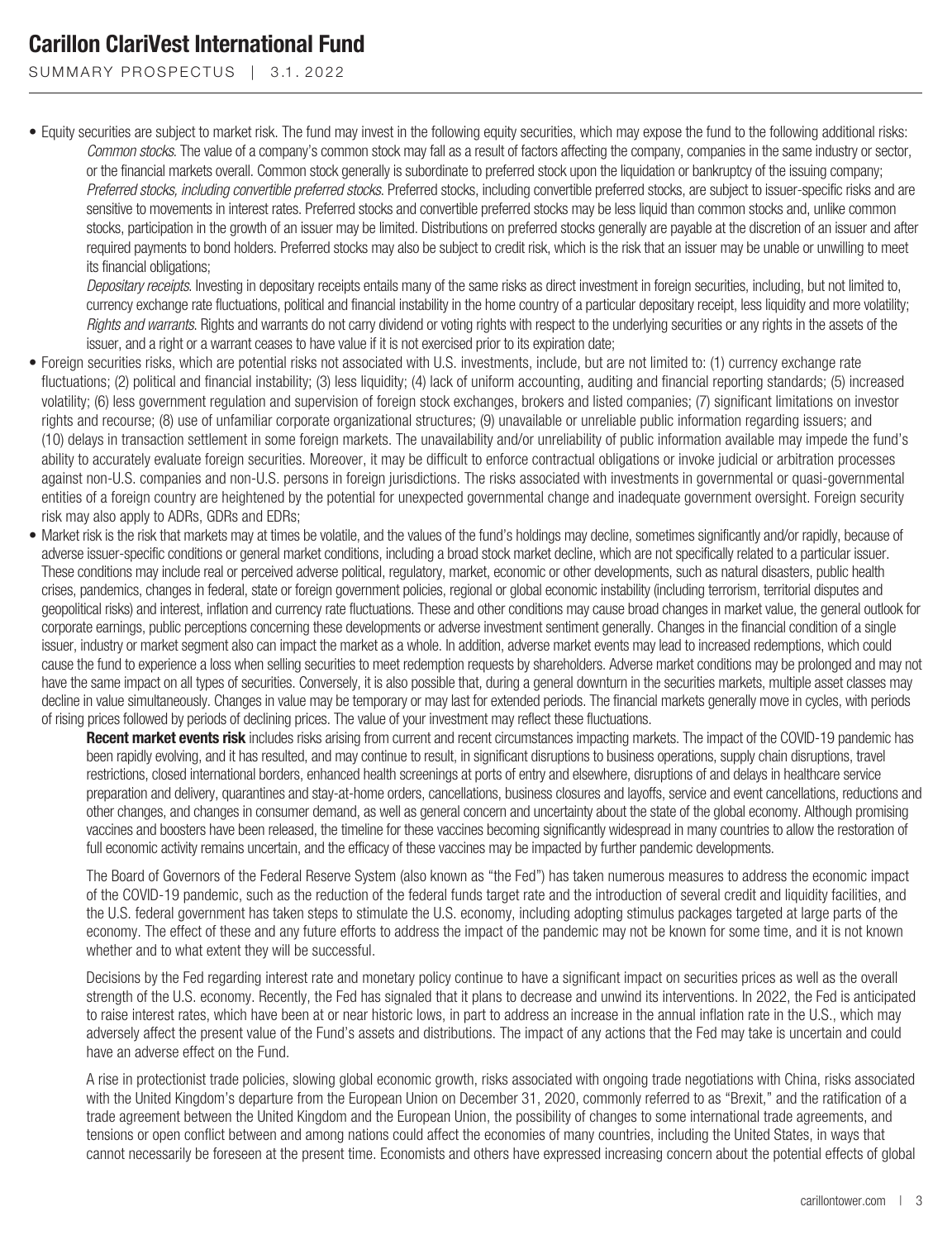SUMMARY PROSPECTUS | 3.1.2022

climate change on property and security values. Regulatory changes and divestment movements tied to concerns about climate change could adversely affect the value of certain land and the viability of industries whose activities or products are seen as accelerating climate change;

- Currency risk is the risk related to the fund's exposure to foreign currencies through its investments. Foreign currencies may fluctuate significantly over short periods of time, may be affected unpredictably by intervention, or the failure to intervene, of the U.S. or foreign governments or central banks, and may be affected by currency controls or political developments in the U.S. or abroad. Foreign currencies may also decline in value relative to the U.S. dollar and other currencies and thereby affect the fund's investments;
- Emerging markets are generally smaller, less developed, less liquid and more volatile than the securities markets of the U.S. and other foreign developed markets. There are also risks of: greater political uncertainties; an economy's dependence on revenues from particular commodities or on international aid or development assistance; currency transfer restrictions; a limited number of potential buyers for such securities; delays and disruptions in securities settlement procedures; less stringent, or a lack of, accounting, auditing, financial reporting and recordkeeping requirements or standards; and significant limitations on investor rights and recourse. The governments of emerging market countries may also be more unstable. There may be less publicly available information about issuers in emerging markets. When investing in emerging markets, the risks of investing in foreign securities are heightened;
- Growth stock risk is the risk of a growth company not providing an expected earnings increase or dividend yield. When these expectations are not met, the prices of these stocks may decline, even if earnings showed an absolute increase. If a growth investment style shifts out of favor based on market conditions and investor sentiment, the fund could underperform funds that use a value or other non-growth approach to investing or have a broader investment style;
- Investing in other investment companies, including ETFs, carries with it the risk that, by investing in another investment company, the fund will be exposed to the risks of the types of investments in which the investment company invests. The fund and its shareholders will indirectly bear the fund's proportionate share of the fees and expenses paid by shareholders of the other investment company, in addition to the fees and expenses fund shareholders directly bear in connection with the fund's own operations. ETF shares may trade at a premium or discount to their net asset value. An ETF that tracks an index may not precisely replicate the returns of its benchmark index;
- Japan investment risk is the risk that Japan, which like many Asian countries is still heavily dependent upon international trade, may be adversely affected by protectionist trade policies, competition from Asia's other low-cost emerging economies, the economic conditions of its trading partners, the strength of the yen, and regional and global conflicts. The domestic Japanese economy faces several concerns, including large government deficits, a shrinking workforce, and, in some cases, companies with poor corporate governance. Japan is also heavily dependent on oil and other commodity imports, and higher commodity prices could therefore have a negative impact on the Japanese economy. These and other factors could have a negative impact on the fund's performance and increase the volatility of an investment in the fund;
- Large cap company risk arises because large-cap companies may be less responsive to competitive challenges and opportunities, and may be unable to attain high growth rates, relative to smaller companies;
- Liquidity risk is the possibility that, during times of widespread market turbulence, trading activity in certain securities may be significantly hampered. The fund could lose money if it cannot sell a security at the time and price that would be most beneficial to the fund. The fund may be required to dispose of investments at unfavorable times or prices to satisfy obligations, which may result in losses or may be costly to the fund. Market prices for such securities may be volatile;
- Market timing risk arises because certain types of securities in which the fund invests, including foreign securities, could cause the fund to be at greater risk of market timing activities by fund shareholders. Such activities can dilute the fund's NAV, increase the fund's expenses and interfere with the fund's ability to execute efficient investment strategies;
- Mid-cap company risk arises because mid-cap companies may have narrower commercial markets, limited managerial and financial resources, more volatile performance, and less liquid stock, compared to larger, more established companies;
- Quantitative strategy risk is the risk that the success of the fund's investment strategy may depend in part on the effectiveness of the subadviser's quantitative tools for screening securities. These strategies may incorporate factors that may not be predictive of a security's value. The subadviser's stock selection can be adversely affected if it relies on insufficient, erroneous or outdated data or flawed models or computer systems;
- Securities lending risk is the risk that, if the fund lends its portfolio securities and receives collateral in the form of cash that is reinvested in securities, those securities may not perform sufficiently to cover the return collateral payments owed to borrowers. In addition, delays may occur in the recovery of securities from borrowers, which could interfere with the fund's ability to vote proxies or to settle transactions and there may be a loss of rights in the collateral should the borrower fail financially; and
- Small-cap company risk arises because small-cap companies may have less liquid stock, a more volatile share price, a limited product or service base, narrower commercial markets and limited access to capital, compared to larger, more established companies.

**Performance** | The bar chart that follows illustrates annual fund returns for the periods ended December 31. On March 1, 2022, ClariVest Asset Management LLC began managing the fund's assets. Performance for periods prior to March 1, 2022, reflects the fund's performance under the management of its prior subadvisor. The table that follows compares the fund's returns for various periods with benchmark returns. This information is intended to give you some indication of the risk of investing in the fund by demonstrating how its returns have varied over time. The bar chart shows the fund's Class I share performance from one year to another. The Class I shares of the fund have adopted the performance history and financial statements of the shares of the fund's predecessor. Each of the fund's share classes is invested in the same portfolio of securities, and the annual returns would have differed only to the extent that the classes do not have the same sales charges and expenses. Performance information for the Class RJ RETIREMENT shares of the fund is not provided because the Class RJ RETIREMENT shares had not commenced operations prior to the date of this Prospectus. The fund's past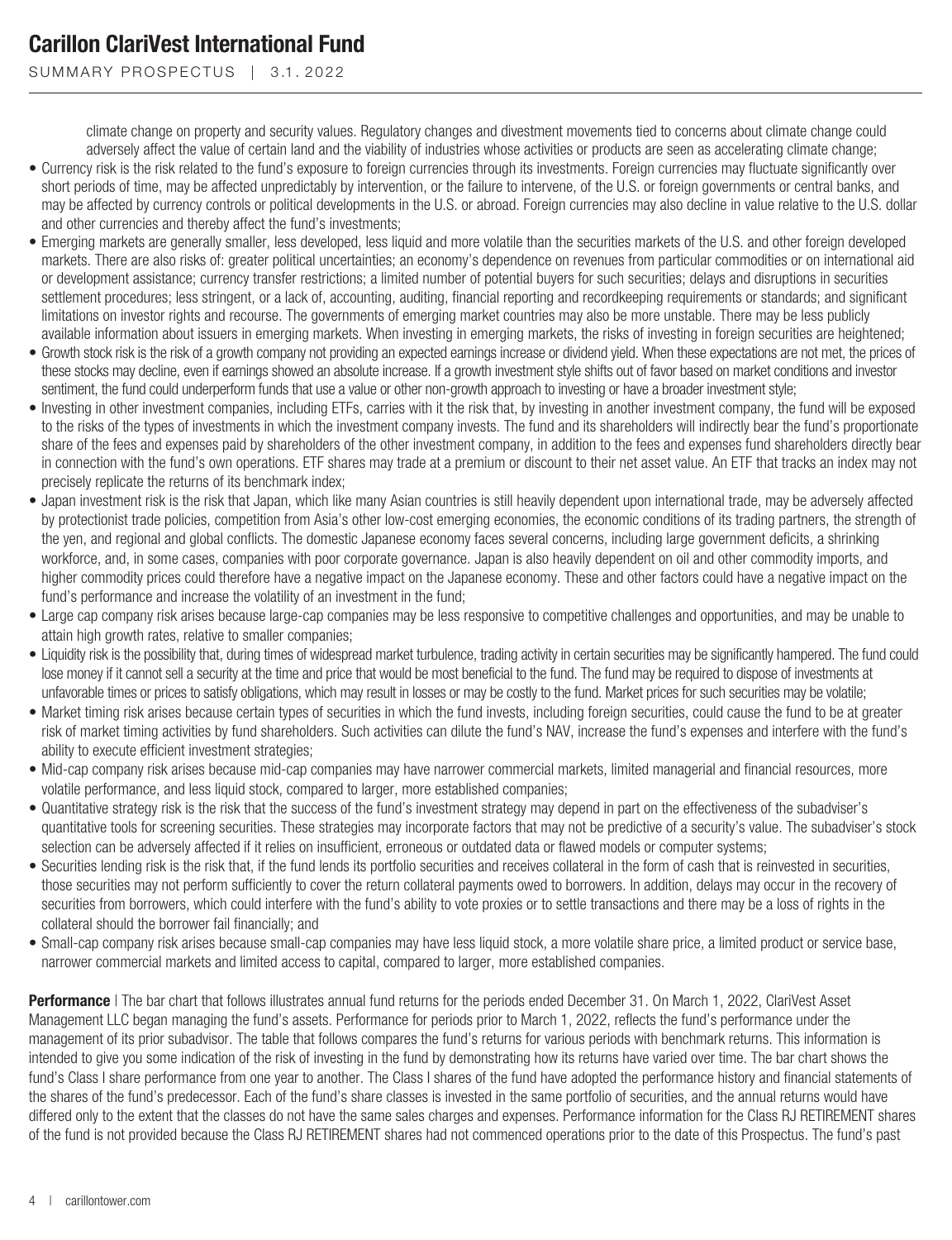SUMMARY PROSPECTUS | 3.1.2022

performance (before and after taxes) is not necessarily an indication of how the fund will perform in the future. To obtain more current performance data as of the most recent month-end, please visit our website at carillontower.com.



**During 10 year period** (Class I shares):

|                     | Return   | Quarter ended     |
|---------------------|----------|-------------------|
| <b>Best Quarter</b> | 19.92%   | December 31, 2020 |
| Worst Quarter       | (28.32)% | March 31, 2020    |

#### **Average annual total returns** (for the periods ended December 31, 2021):

#### Fund return (after deduction of sales charges and expenses)

| <b>Share Class</b>                                   | <b>Inception Date</b> | 1-yr   | $5-yr$ | $10-yr$ | Lifetime<br>(if less than<br>10 yrs) |
|------------------------------------------------------|-----------------------|--------|--------|---------|--------------------------------------|
| Class I - Before Taxes                               | 9/14/93               | 12.76% | 8.99%  | 7.49%   |                                      |
| After Taxes on Distributions                         |                       | 9.23%  | 6.06%  | 4.81%   |                                      |
| After Taxes on Distributions and Sale of Fund Shares |                       | 9.41%  | 6.66%  | 5.59%   |                                      |
| Class A - Before Taxes                               | 11/20/17              | 7.08%  |        |         | 4.37%                                |
| Class C - Before Taxes                               | 11/20/17              | 11.57% |        |         | 4.80%                                |
| Class Y - Before Taxes                               | 11/20/17              | 12.44% |        |         | 5.58%                                |
| Class R-3 - Before Taxes                             | 11/20/17              | 12.16% |        |         | 5.32%                                |
| Class R-5 - Before Taxes                             | 11/20/17              | 12.76% |        |         | 5.90%                                |
| Class R-6 - Before Taxes                             | 11/20/17              | 12.82% |        |         | 6.01%                                |